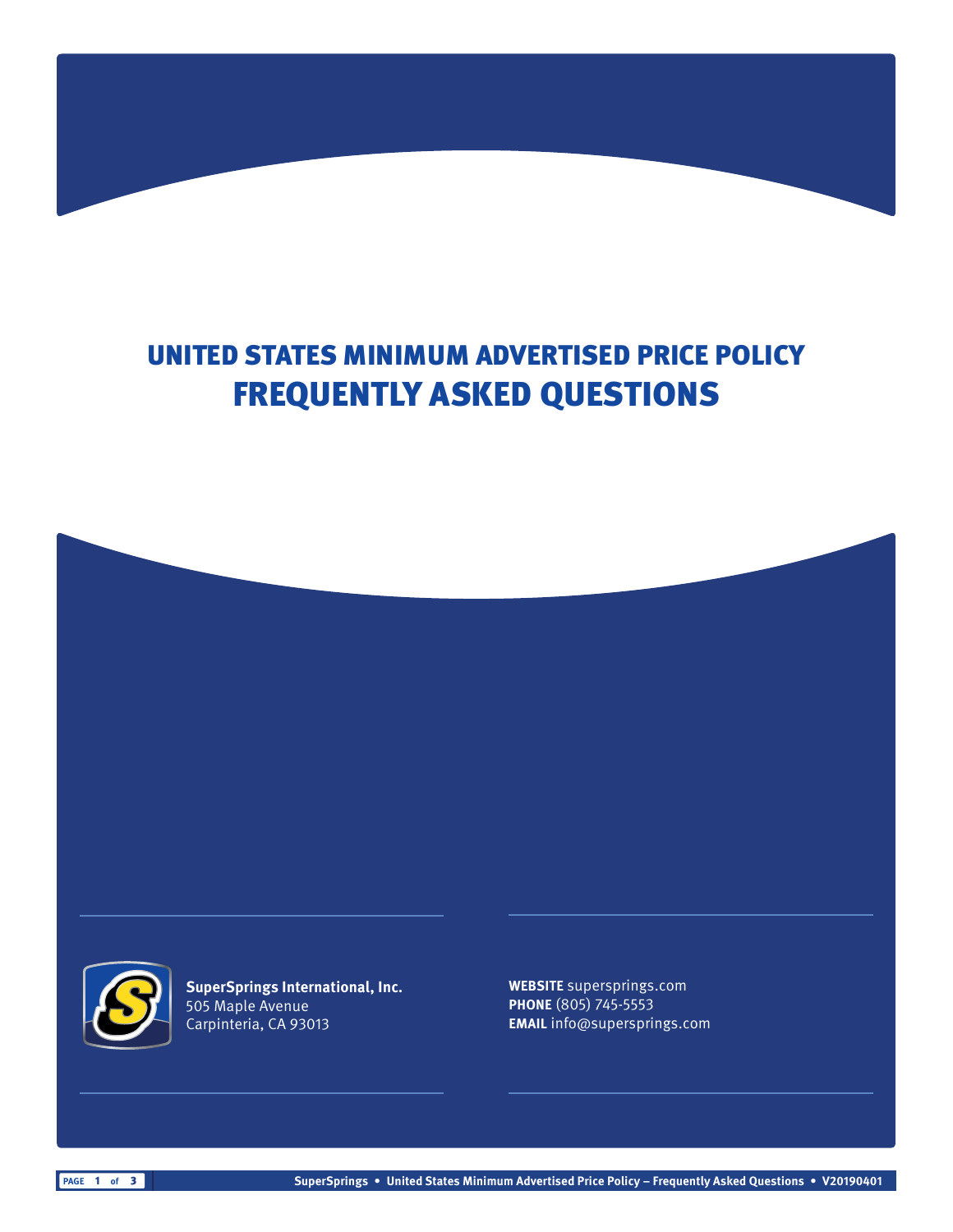#### Q1. What is a Minimum Advertised Price ("MAP") Policy?

A1. A MAP Policy is a policy that is implemented unilaterally and states how authorized resellers can advertise SuperSprings products in the United States. The MAP Policy governs advertised price, not resale price. All resellers remain free to set the ultimate resale price as they wish. Please contact SuperSprings' designated MAP Policy Administrator at [brand.protection@supersprings.com](mailto:brand.protection%40supersprings.com?subject=) regarding any further questions.

## Q2. Why is SuperSprings implementing a MAP Policy?

A2. SuperSprings is implementing the MAP Policy to protect the long-term strength and integrity of its brand, and its customers' investment in SuperSprings and its products, by encouraging resellers to engage in advertising that best conveys to customers the value of SuperSprings products. If there is a question regarding specific terms covered by the MAP Policy, please contact SuperSprings' designated MAP Policy Administrator at [brand.protection@supersprings.com.](mailto:brand.protection%40supersprings.com?subject=)

# Q3. When is this MAP Policy effective?

A3. The MAP Policy is effective as of August 1, 2019 and supersedes all prior SuperSprings policies regarding MAP applicable to resellers. If there is a question regarding specific terms covered by the MAP Policy, please contact SuperSprings' designated MAP Policy Administrator at [brand.protection@supersprings.com.](mailto:brand.protection%40supersprings.com?subject=)

#### Q4. What advertising is covered by the MAP Policy?

A4. The MAP Policy applies to all promotional or pricing information displayed via any type of media, including, but not limited to, newspapers, catalogs, magazines, flyers, brochures, television, radio ads, billboards, signage (except signs displayed within a brick-and-mortar selling location), websites, blogs, social media, affiliate marketing networks/comparison shopping engines, reseller-initiated text messages or emails to customers or prospective customers, mobile/smart phone applications, banner ads, online product ads, paid search ads, pay-per-click ads, display ads, mobile ads, product listing ads, sponsored links, ads in any other media in a digital format that is communicated or conveyed via the Internet, and any other marketing or promotional materials, whether displayed online or through broadcast or other media. Pricing information displayed at the final online checkout stage of a transaction is not considered "advertising" under the MAP Policy. The "final online checkout stage" is the stage when a product is put into a shopping cart that contains the customer's name, shipping address, email address, and payment information. Please contact SuperSprings' designated MAP Policy Administrator at [brand.protection@supersprings.com](mailto:brand.protection%40supersprings.com?subject=) with any specific questions regarding advertising covered by the MAP Policy.

#### Q5. Can I advertise special pricing or promotions strictly in my brick-and-mortar store for SuperSprings products that may be below MAP?

A5. Yes. Advertisements for MAP purposes do not include pricing and promotional information displayed solely on premise or via in-store materials that are not distributed to customers. Please contact SuperSprings' designated MAP Policy Administrator at [brand.protection@supersprings.com](mailto:brand.protection%40supersprings.com?subject=) with any specific questions regarding advertising covered by the MAP Policy.

## Q6. Can I advertise for a free or discounted product with the purchase of a SuperSprings product?

A6. It depends – if the bundling or inclusion of a free or discounted product (whether made by SuperSprings or another manufacturer) with a SuperSprings product reduces the advertised price of the bundled products below the MAP of the products in the bundle, it is a violation of the MAP Policy. In other words, it is a violation of the MAP Policy if the retail value of the free product reduces the advertised price of the SuperSprings product below the MAP. If there is a specific question regarding advertisements covered by the MAP Policy, please contact SuperSprings' designated MAP Policy Administrator at [brand.protection@supersprings.com.](mailto:brand.protection%40supersprings.com?subject=)

## Q7. Can I advertise SuperSprings products for more than the MAP?

A7. Yes. The MAP Policy does not establish maximum advertised pricing. Resellers can advertise for any price they wish that is above the MAP without violating the MAP Policy. If there is a specific question regarding advertisements covered by the MAP Policy, please contact SuperSprings' designated MAP Policy Administrator at [brand.protection@supersprings.com.](mailto:brand.protection%40supersprings.com?subject=)

#### Q8. What if I don't list an advertised price and instead ask customers to call to find out the pricing?

A8. Direct or indirect attempts to circumvent the MAP Policy violate the Policy; however, it is not a violation to advertise that a customer may "call for price," "text for price," or "email for price" as long as no price is listed and no automated call, text message, or "bounce-back" email is used in response. Please contact SuperSprings' designated MAP Policy Administrator at [brand.protection@supersprings.com](mailto:brand.protection%40supersprings.com?subject=) regarding any further questions.

## Q9. Are there any restrictions on advertisements stating a percentage off of a particular product or products?

A9. Stating a percentage off a product or a group of products is permissible provided that when the discount is applied, the advertised price will not be below the MAP. Please contact SuperSprings' designated MAP Policy Administrator at [brand.protection@supersprings.com](mailto:brand.protection%40supersprings.com?subject=) regarding any further questions.